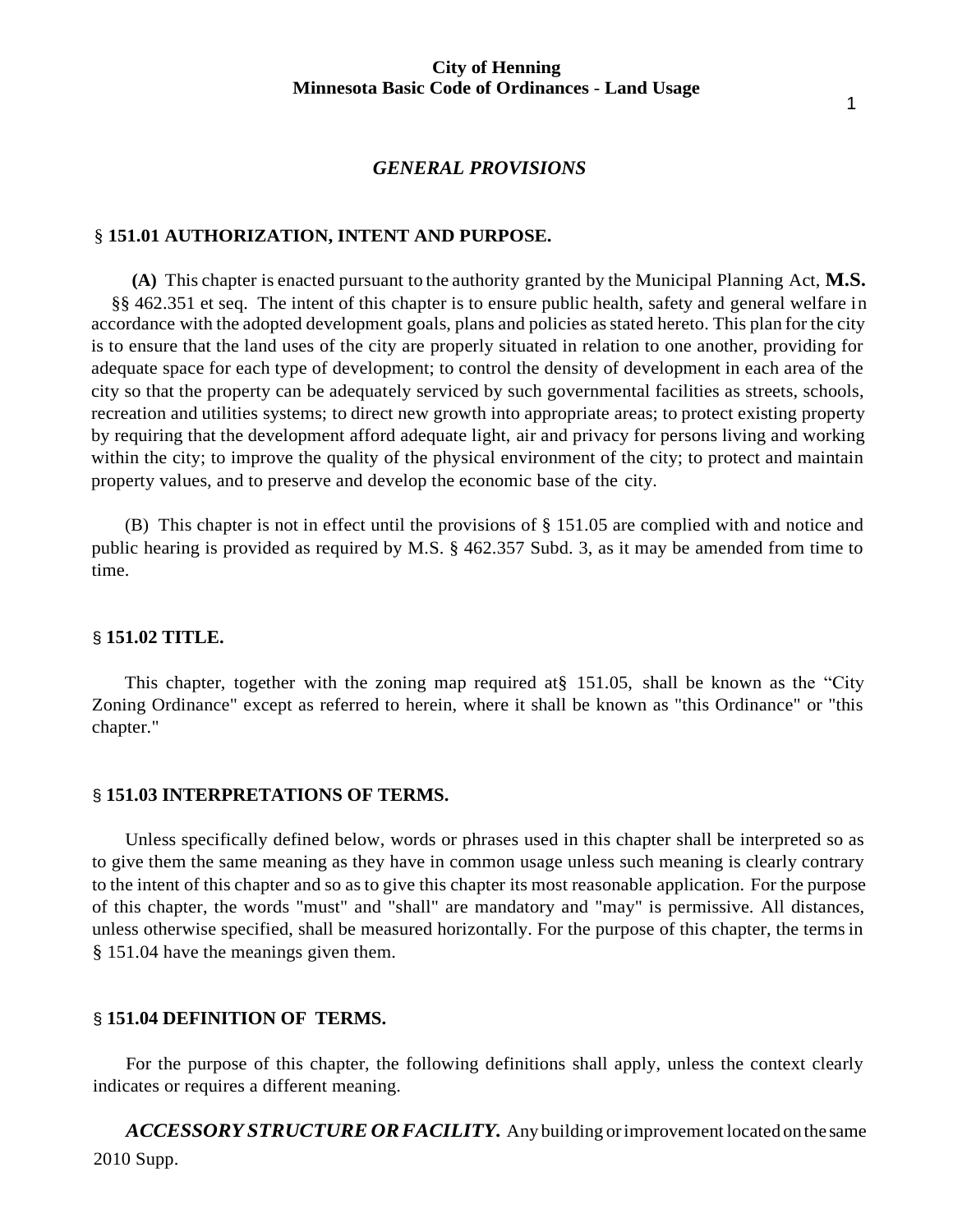### 2

## **City of Henning Minnesota Basic Code of Ordinances** - **Land Usage**

lot as the principal use subordinate to a principal use which, because of the nature of its use, can reasonably be located at or greater than normal structure setbacks.

*ACCESSORY USE.* A use on the same lot with and incidental and subordinate to the principal use or structure or facility.

*BUILDING.* Any structure having a roof supported by columns, walls or other means of support for the shelter or enclosure of persons or property.

**BUILDING LINE.** A line parallel to a lot line or the ordinary high-water level at the required setback beyond which a structure may not extend.

*COMMERCIAL USE.* The principal use of land or buildings for the sale, lease, rental or trade of products, goods and services and other activities carried out for financial gain.

*CONDITIONAL USE.* A land use or development as defined by ordinance that would not be appropriate generally but may be allowed with appropriate restrictions as provided by official controls upon a finding that certain conditions as detailed in the zoning ordinance exist, the use or development conforms to comprehensive land use plan of the community, and the use is compatible with the existing neighborhood. The city may impose additional conditions in specific instances to protect the health, safety and welfare.

*DECK.* A horizontal, unenclosed platform with or without attached railings, seats, trellises, or other features, attached or functionally related to principal use or site and at any point extending more than three feet above ground level.

*DWELLING, DUPLEX, TRIPLEX* and *QUAD.* A dwelling structure on a single lot, having two, three, and four units respectively, being attached by common walls and each unit equipped with separate sleeping cooking, eating, living and sanitation facilities.

*DWELLING, MULTIPLE.* A building or portion thereof used for occupancy by three or more families living independently of each other.

*DWELLING, ONE-FAMILY.* A building used exclusively for occupancy by one family.

**DWELLING, TWO-FAMILY.** A building used exclusively for occupancy by two families living independently of each other.

*DWELLING SITE.* A designated location for residential use by one or more persons using temporary or movable shelter, including camping and recreational vehicle sites.

*DWELLING UNIT.* Any structure or portion of a structure or other shelter designed as short or long-term living quarters for one or more persons, including rental or time-share accommodations, such as motel, hotel and resort rooms and cabins.

2010 Supp. **HOME OCCUPATION.** A lawful occupation customarily carried on by a resident of a dwelling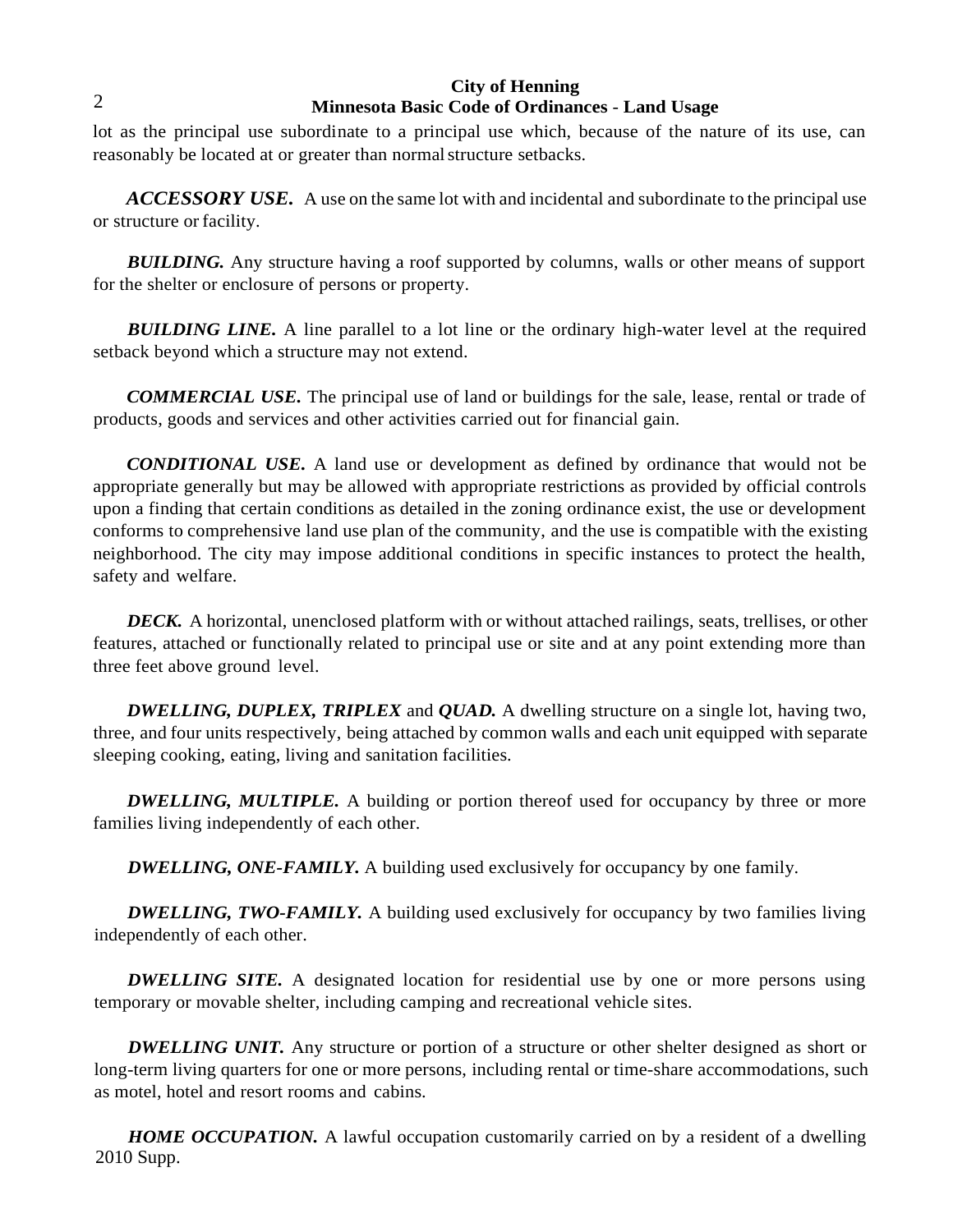as an accessory use within the same building. Such occupation must be clearly secondary to the principal use and not change the nature of the principal use.

*INDUSTRIAL USE*. The use of land or buildings for the production, manufacture, warehousing, storage or transfer of goods, products, commodities or other wholesale items.

*JUNK YARD.* Land and structures used for the storage or keeping of junk, including scrap metals, or for the dismantling or wrecking of automobiles or other machinery, other than the storage of materials which is incidental or accessory to any business or industrial use on the same lot.

*LIGHT INDUSTRIAL.* The assembly, fabrication or processing of goods and materials using processes that ordinarily do not create noise, smoke, fumes, odors, glare or health or safety hazards outside the building or lot where the assembly, fabrication or processing takes place, where the processes are housed entirely within a building, or where the outdoor storage of goods and materials used does not exceed 25% of the floor area of all buildings on the lot.

*LOT.* A parcel of land designated by plat, metes and bounds, registered land survey, auditors plot, or other accepted means, and separated from other parcels or portions by that description for the purpose of sale, lease or separation. A lot must be situated and have its principal frontage on a public street.

*LOT, CORNER.* A lot situated at the intersection of two or more streets, or bounded on two or more adjacent sides by street lines.

*LOT, INTERIOR.* A lot other than a corner lot.

**LOT LINE.** A line of record bounding a lot which divides a lot from another lot, a public street or any other public or private space.

*LOT LINE, FRONT.* A lot line abutting a dedicated public right-of-way.

*LOT LINE, REAR.* The lot line opposite and most distant from the front lot line. In the case of corner lots, the rear lot line shall be determined by the zoning administrator based upon characteristics of the surrounding neighborhood.

*LOT LINE, SIDE.* Any lot line other than a front or rear lot line.

*LOT WIDTH.* The shortest distance between lot lines measured at the midpoint of the building line.

*MANUFACTURED HOME.* A structure, transportable in one or more sections which in the traveling mode is eight feet or more in width or 40 body feet or more in length, or when erected on-site is 320 or more square feet, and which is built on a permanent chassis and designed to be used as a dwelling with or without permanent foundation when connected to required utilities, and includes the plumbing, heating and air conditioning and electrical systems contained therein, and which meets all the requirements established under **M.S.** § 327.31, as it may be amended from time to time, the Manufactured Home Building Code.

2010 Supp.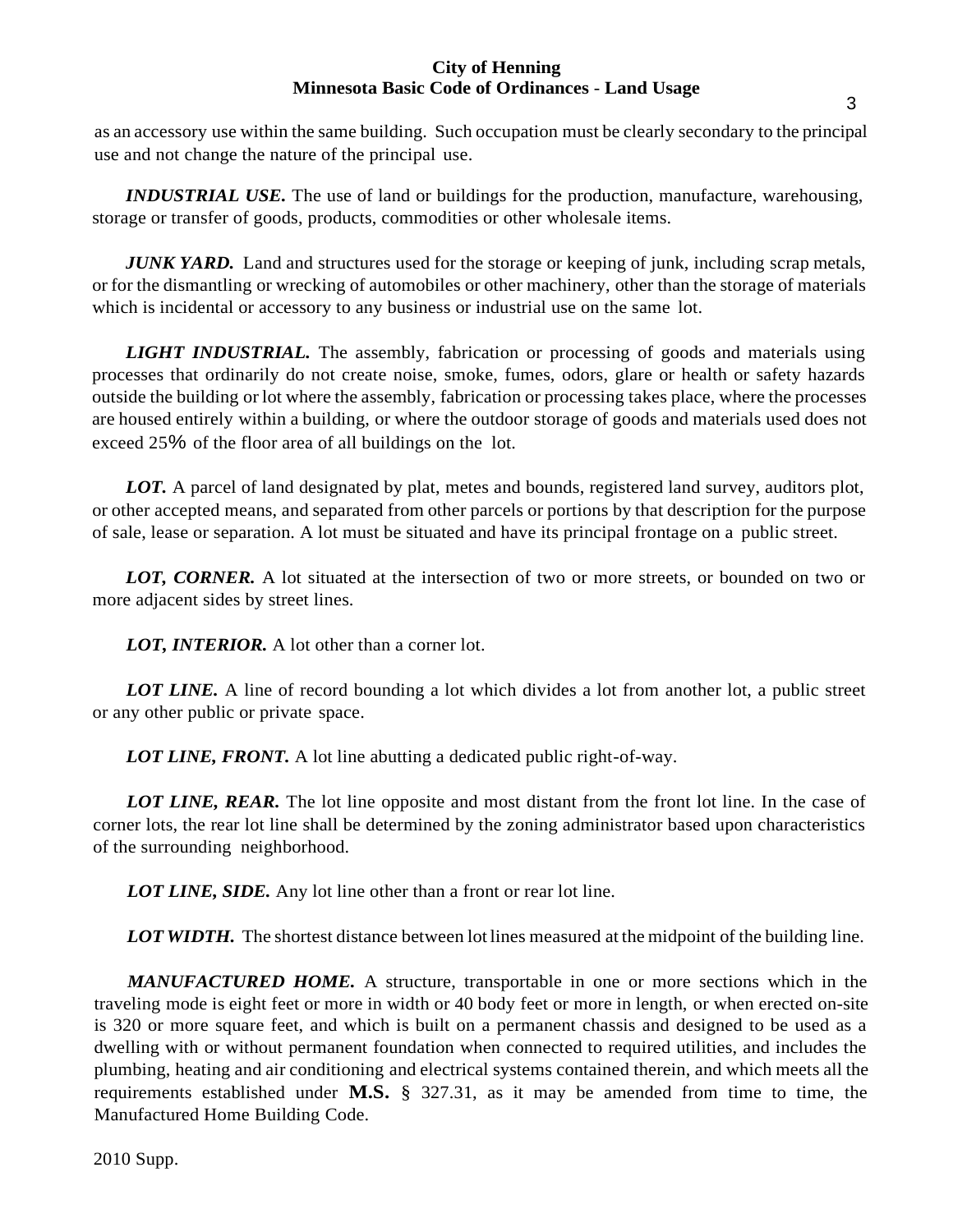*NONCONFORMING STRUCTURE OR USE.* A structure or use lawfully in existence on the effective date of this chapter or any amendment thereto, and not conforming to the regulations for the district in which it is situated.

*NONCONFORMITY.* Any legal use, structure or parcel of land already in existence, recorded, or authorized before the adoption of official controls or amendments thereto that would not have been permitted to become established under the terms of the official controls as now written, if the official controls had been in effect prior to the date it was established, recorded or authorized.

*PLANNED UNIT DEVELOPMENT, COMMERCIAL.* Typically include uses that provide transient, short-term lodging spaces, rooms or parcels, and their operations are essentially serviceoriented. For example: hotel/motel accommodations, resorts, recreational vehicle and camping parks, and other primarily service-oriented activities are Commercial Planned Unit Developments.

*PLANNEDUNITDEVELOPMENT, RESIDENTIAL.* Ausewherethenatureofresidency isnontransient, and major or primary focus is not service-oriented. For example: residential apartments, manufactured home parks, townhouses and full-fee ownership residences would be considered as Residential Planned Unit Developments. To qualify as a Residential Planned Unit Development, a development must contain at least five dwelling units or sites.

*RECREATIONAL VEHICLE.* A vehicle that is built on a single chassis, is 400 square feet or less when measured at the largest horizontal projection, is designed to be self-propelled or permanently towed by a light duty truck and is primarily designed not for use as a permanent dwelling but as temporary living quarters for recreational, camping, travel or seasonal use.

*RESTAURANT.* An establishment in which food and/or drink is offered or prepared and served for public consumption and is served to customers at tables by employees. Restaurants may include incidental take-out service.

*SETBACK.* The minimum distance from any lot line that an improvement may be placed, measured perpendicularly from the lot line to the closest point of the improvement.

*SETBACK LINE.* The line which is the specified setback -distance from and parallel to any lot line, or other specified line, such asthe ordinary high-waterlevel, edge of wetland, floodplain, or top of bluff.

*STORAGE.* Goods, materials or equipment placed or left in a location on a premise.

*STRUCTURE.* Anything constructed, placed or erected on or attached to, in some manner, the ground.

*STRUCTURE, PRINCIPAL.* The building in which is conducted the primary use of the lot on which the building is located.

2010 Supp.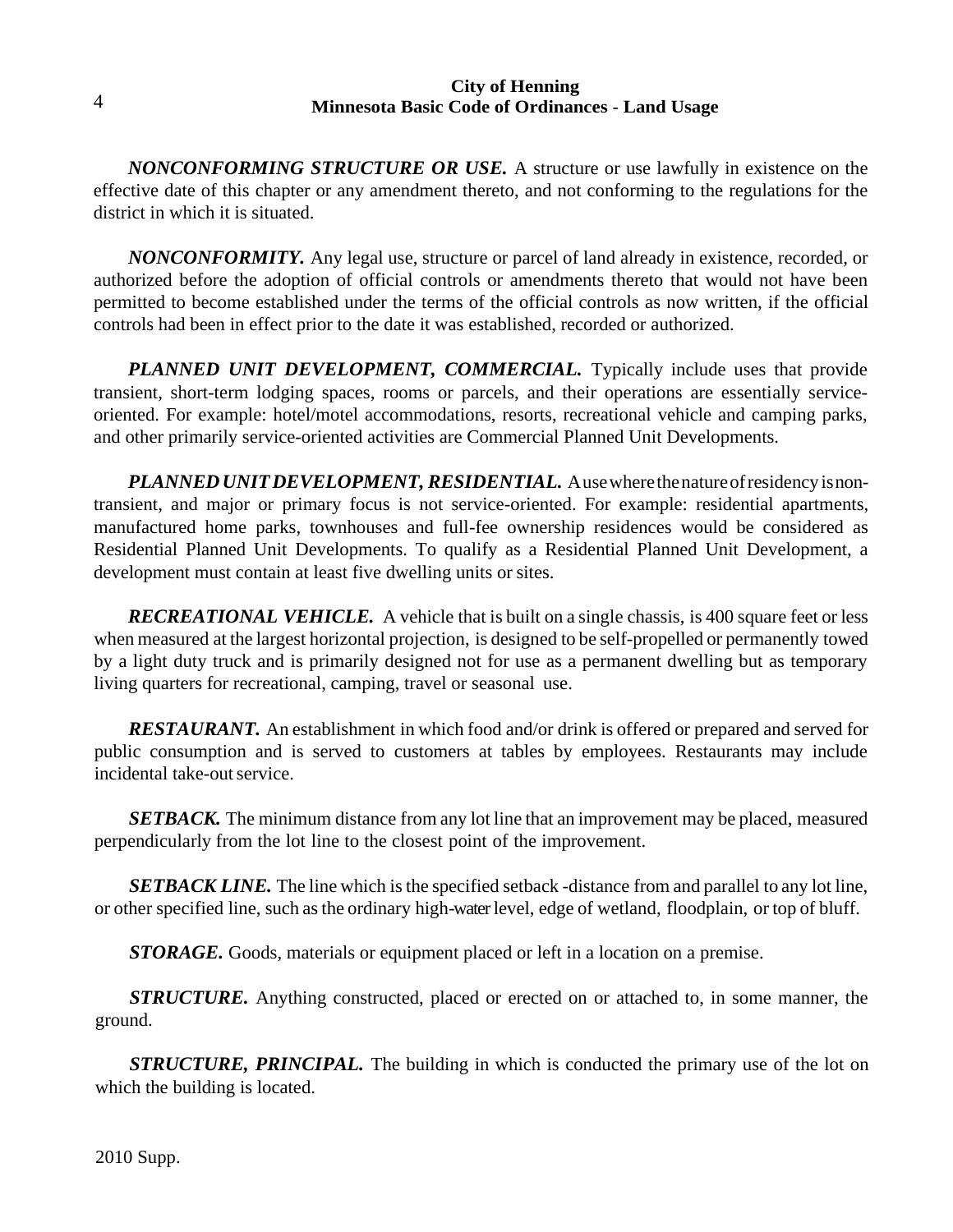*USE.* The purpose or activity for which a premises is designed, arranged or intended or for which it is or may be occupied or maintained.

*WINDENERGYCONVERSION SYSTEMORWINDMILL.* Anapparatus capableofconverting wind energy into electricity.

*YARD.* An open space unobstructed from the ground upward with the exception of landscape materials and minor fixtures of a non-structural nature commonly found in a yard.

*YARD, FRONT.* The area between the front lot line and the front setback line.

*YARD, REAR.* The area between the rear lot line and the rear setback line.

*YARD, SIDE.* A space extending from the front yard to the rear yard along a side lot line measured perpendicularly from the side lot line to the closest point of a structure.

*ZONING ADMINISTRATOR.* The City Clerk or other person designated by the City Council to administer and enforce the provisions of this chapter.

# § **151.05 ZONING MAP.**

(A) This chapter has no effect until the boundaries of the use districts are delineated on an Official Zoning Map, created pursuant to **M.S.** § 462.357, Subd. 1, as it may be amended from time to time, which, once it is adopted by ordinance after notice and hearing as provided in **M.S.** § 462.357, Subd. 3, as it may be amended from time to time, is hereby adopted by reference and declared to be a part of this chapter. This map shall be on permanent file and available for public inspection in the City Office. It shall be the responsibility of the Clerk or other person appointed by the City Council to administer this chapter to maintain and keep the map up to date.

(B) All property within the city shall have the zoning designation shown on the official zoning map. If there is any discrepancy or inconsistency between the official zoning map and any other map, ordinance or source which purports to indicate the zoning of property, the official zoning map shall take precedence. The provisions of this section shall not be interpreted to require the city to zone all properties within the city limits or to prevent zoning of only a portion of the city.

(C) Zoning district boundary lines shown on the official zoning map are intended to follow lot lines, the center lines of streets or alleys, the center lines of street or alleys projected, railroad right-of-way lines, the center of watercourses or the corporate limits of the city, unless otherwise specifically indicated.